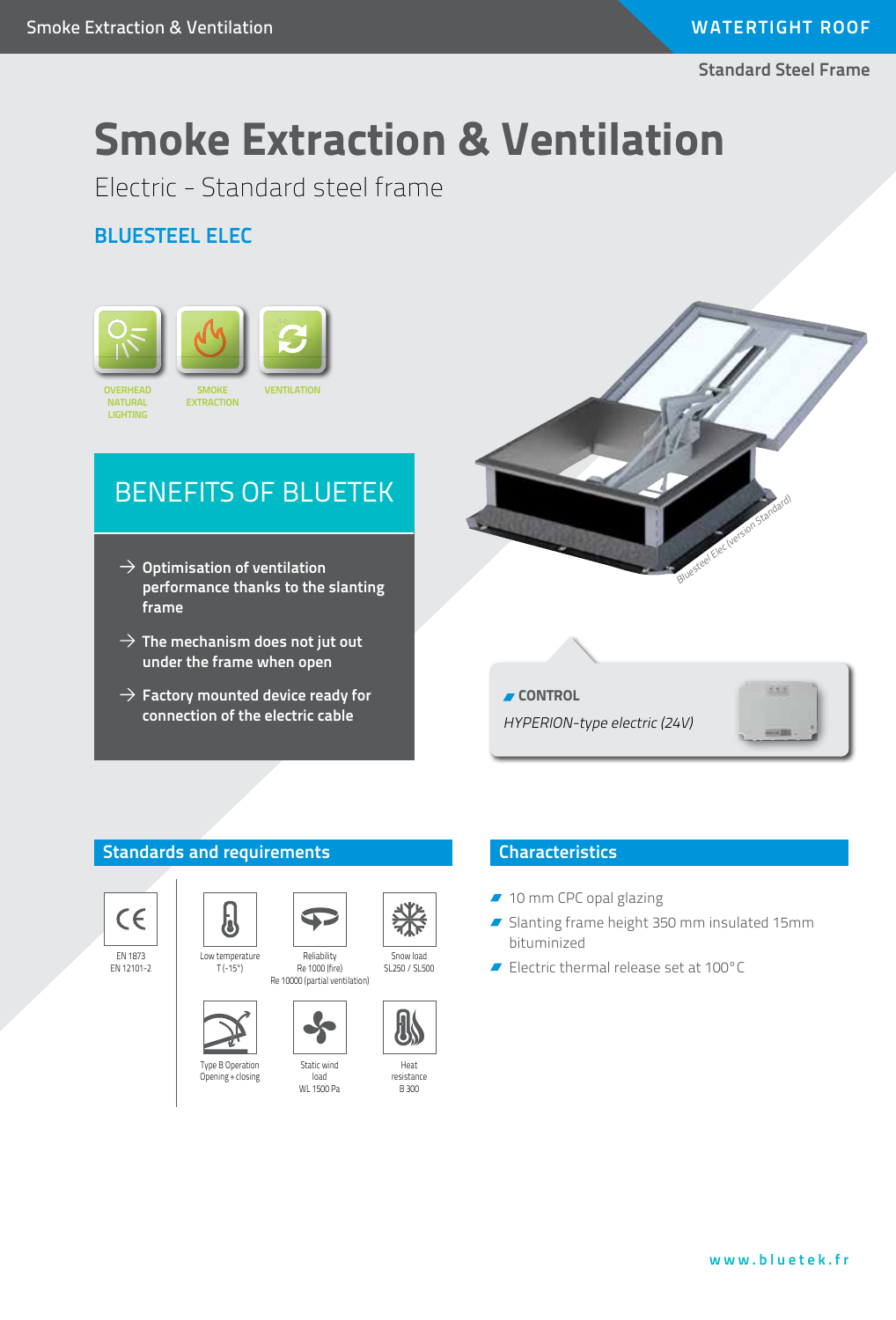### **Smoke Extraction & Ventilation | Electric - Standard Steel Frame BluesteEL eLEC**

#### **Technical characteristics**

| In                                | <b>Measurements</b>                | Performance                            |                     |                                        | Characteristics |         |                                                               |                                                              |                                                                |
|-----------------------------------|------------------------------------|----------------------------------------|---------------------|----------------------------------------|-----------------|---------|---------------------------------------------------------------|--------------------------------------------------------------|----------------------------------------------------------------|
| <b>Commercial</b><br>measurements | Light<br>measurements              | <b>Dimension</b><br>in $cm C \times D$ | Av<br>(geometrical  | Aa<br>(useable area) in m <sup>2</sup> |                 | Voltage | CPC 10,16                                                     | CAIS <sup>(1)</sup>                                          | <b>DD</b> <sup>(1)</sup>                                       |
| (roof cavity)<br>L/W in cm        | (top cavity)<br>$L \times W$ in cm | (see section<br>opposite)              | surface)<br>in $m2$ | Std                                    | <b>Max</b>      | U(V)    | SL250 <sup>(2)</sup><br>SL 500 <sup>(2)</sup><br>I(A)<br>I(A) | SL250 <sup>(2)</sup><br>SL500 <sup>(2)</sup><br>I(A)<br>I(A) | SL 250 <sup>(2)</sup><br>SL 500 <sup>(2)</sup><br>I(A)<br>I(A) |
| 110/110                           | 100 x 100                          | 565 / 1213                             | 1.21                | 0.75                                   | 0.90            | 24      | 4.5                                                           | 4.5                                                          | 4.5                                                            |
| 120/120                           | 110 x 110                          | 591/1310                               | 1.44                | 0.89                                   | 1.07            |         | 4.5                                                           | 4.5                                                          | 4.5                                                            |
| 130/130                           | 120 x 120                          | 617/1406                               | 1.69                | 1.03                                   | 1.27            |         | 4.5                                                           | 4.5                                                          | 4.5                                                            |
| 140/140                           | 130 x 130                          | 643/1503                               | 1.96                | 1.20                                   | 1.47            |         | 4.5                                                           | 4.5                                                          | 4.5                                                            |
| 150/150                           | 140 x 140                          | 668 / 1599                             | 2.25                | 1.37                                   | 1.69            |         | 4.5                                                           | 4.5                                                          | 4.5                                                            |
| 120/140                           | 110 x 130                          | 591 / 1310                             | 1.68                | 1.02                                   | 1.26            |         | 4.5                                                           | 4.5                                                          |                                                                |
| 120/160                           | 110 x 150                          | 591 / 1310                             | 1.92                | 1.17                                   | 1.44            |         | 4.5                                                           | 4.5                                                          |                                                                |
| 120/170                           | 110 x 160                          | 591/1310                               | 2.04                | 1.24                                   | 1.53            |         | 4.5                                                           | 4.5                                                          |                                                                |
| 120/180                           | 110 x 170                          | 591/1310                               | 2.16                | 1.32                                   | 1.62            |         | 4.5                                                           | 4.5                                                          |                                                                |
| 120/200                           | 110 x 190                          | 591/1310                               | 2.40                | 1.44                                   | 1.80            |         | 4.5                                                           | 4.5                                                          |                                                                |
| 120/240                           | 110 x 230                          | 591/1310                               | 2.88                | 1.73                                   | 2.16            |         | 4.5                                                           | 4.5                                                          |                                                                |
| 140/160                           | 130 x 150                          | 643 / 1503                             | 2.24                | 1.37                                   | 1.68            |         | 4.5                                                           | 4.5                                                          |                                                                |
| 140/200                           | 130 x 190                          | 643 / 1503                             | 2.80                | 1.65                                   | 2.10            |         | 4.5                                                           | 4.5                                                          |                                                                |
| 150/200                           | 140 x 190                          | 668 / 1599                             | 3.00                | 1.77                                   | 2.25            |         | 4.5                                                           | 4.5                                                          |                                                                |

*(1) CAIS: Standard insulated aluminium hood, DD: Double Dome (2) SL 250: altitude 0-400 m / SL 500: altitude 400-800 m*

*— not available*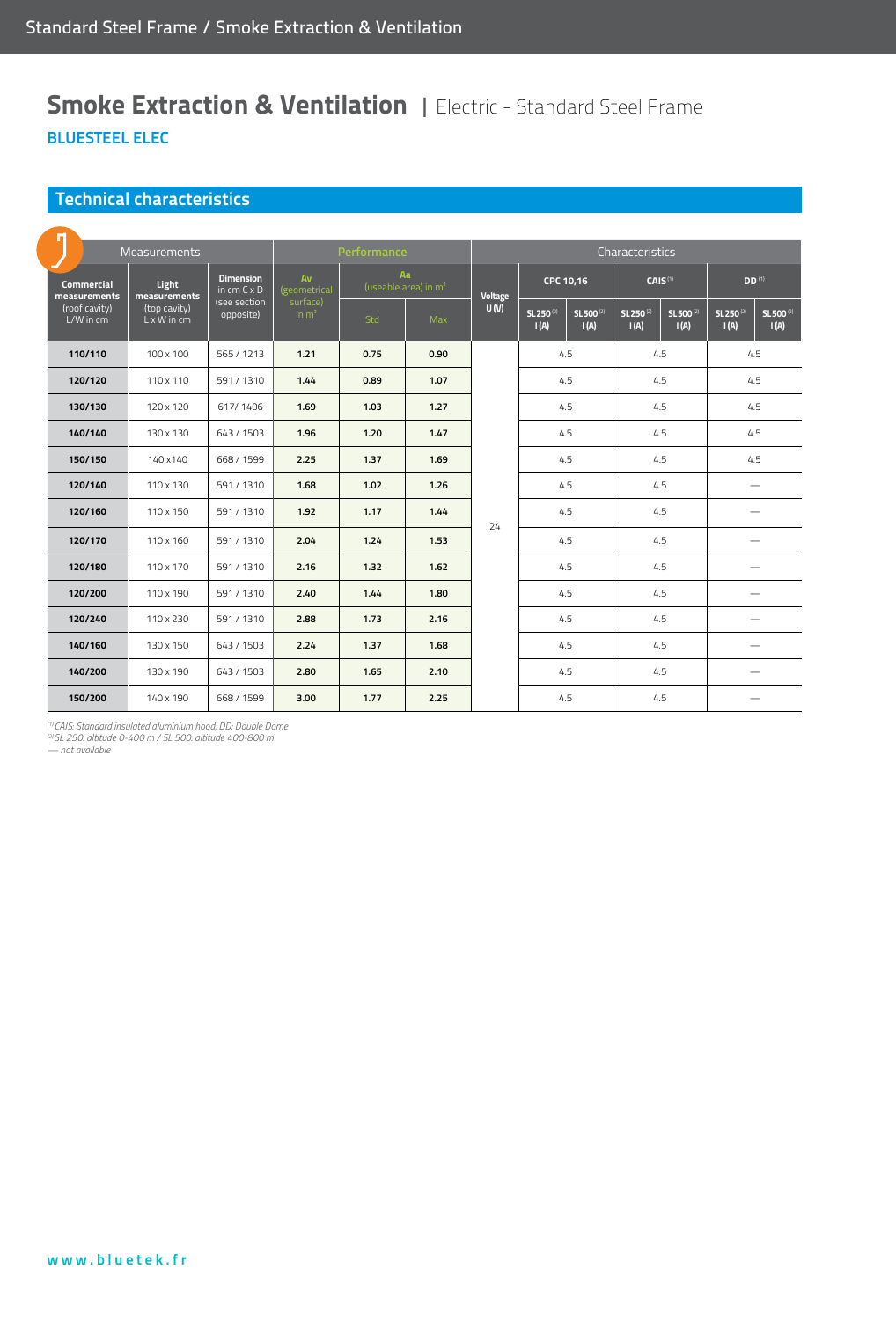**Smoke Extraction & Ventilation | Electric - Standard Steel Frame BluesteEL eLEC**

#### **Technical sections**